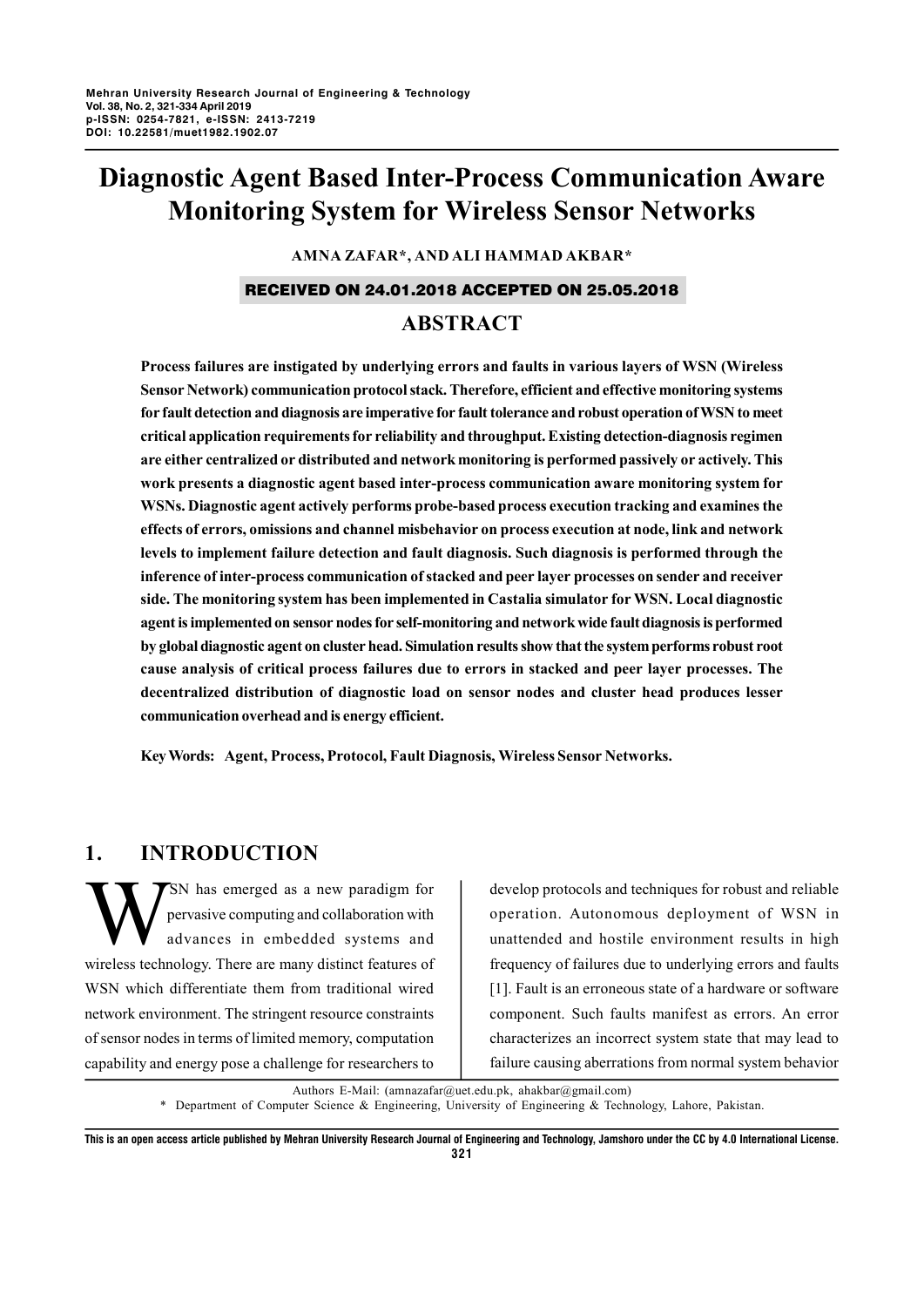i.e., service interruption. The software layer of sensor nodes comprises of processes executing on the communication protocol stack. These processes communicate to exchange information and therefore, need to be checked for possible failures. Communication errors such as connectivity loss, routing loops and broadcast storms cause network partitioning, reduced throughput and network congestion etc. Additionally, wireless channel errors and radio interference are a source of fading, collisions and packet loss. The QoS (Quality of Service) requirements of critical WSN applications demand a realistic, timely and sufficient visualization of underlying network conditions. It is therefore imperative to design network monitoring systems that perform efficient fault detection and diagnosis.

Generally, WSN monitoring is carried out either actively or passively [2]. In active monitoring, debugging agent on each sensor node periodically collects node status updates and transmits to sink for fault detection and diagnosis [3]. The active monitoring offers detailed information about the whole network whereas increasing communication overhead and energy consumption. Passive monitoring schemes employs packet sniffing to infer node and network status. However, packet sniffing requires specialized hardware increasing monitoring cost. This work proposes a diagnostic agent that actively performs node selfdiagnosis and triggers diagnostic communication with coordinator node i.e. CH (Cluster Head) need basis only. The diagnostic work load increases or on nude basis only decreases on sensor nodes and CH based on network dynamics enabling flexible monitoring.

Protocols oversee, regulate the operational specifications and guiding principles, and provide assurance for planned usage of communication networks including WSN [4]. An investigation of dissemination effect of one process failure on stacked or peer layer processes execution can give useful insight for network monitoring. However, most of the existing network monitoring schemes do not handle the systemic impact of communication errors on protocol execution at node, link and network levels. Moreover, the impact of vertical and horizontal propagation of a process failure on interrelated processes has not been examined in detail. This work presents a diagnostic agent based inter-process communication aware monitoring system for WSNs that actively performs probe based analysis of process execution. The rest of the paper is organized as such. In section 2, we review existing network monitoring schemes for fault diagnosis in WSNs. Section 3 presents the proposed system architecture and working in detail. In section 4, the simulation details and results obtained in Castalia simulator [5] are discussed. Section 5 concludes with discussion on research findings.

# **2. RELATED WORK**

A monitoring system for network diagnostics is important for fault tolerant and robust operation of WSNs. Several network health monitoring systems for WSNs have been proposed. Ramanathan et. al. [6] proposed Sympathy, a debugger for active network monitoring. Agent code on each node periodically transmits node statistical metrices such as routing tables and neighbor lists, etc. to sink. The sink analyzes metrics and executes decision tree based tests to identify potential failures. Failure localization is performed by assigning a specific source: self, path or sink. Sympathy achieves high detection accuracy but diagnosis traffic puts added burden on already limited resources of sensor nodes. Moreover, Sympathy lacks the ability to analyse protocol failures.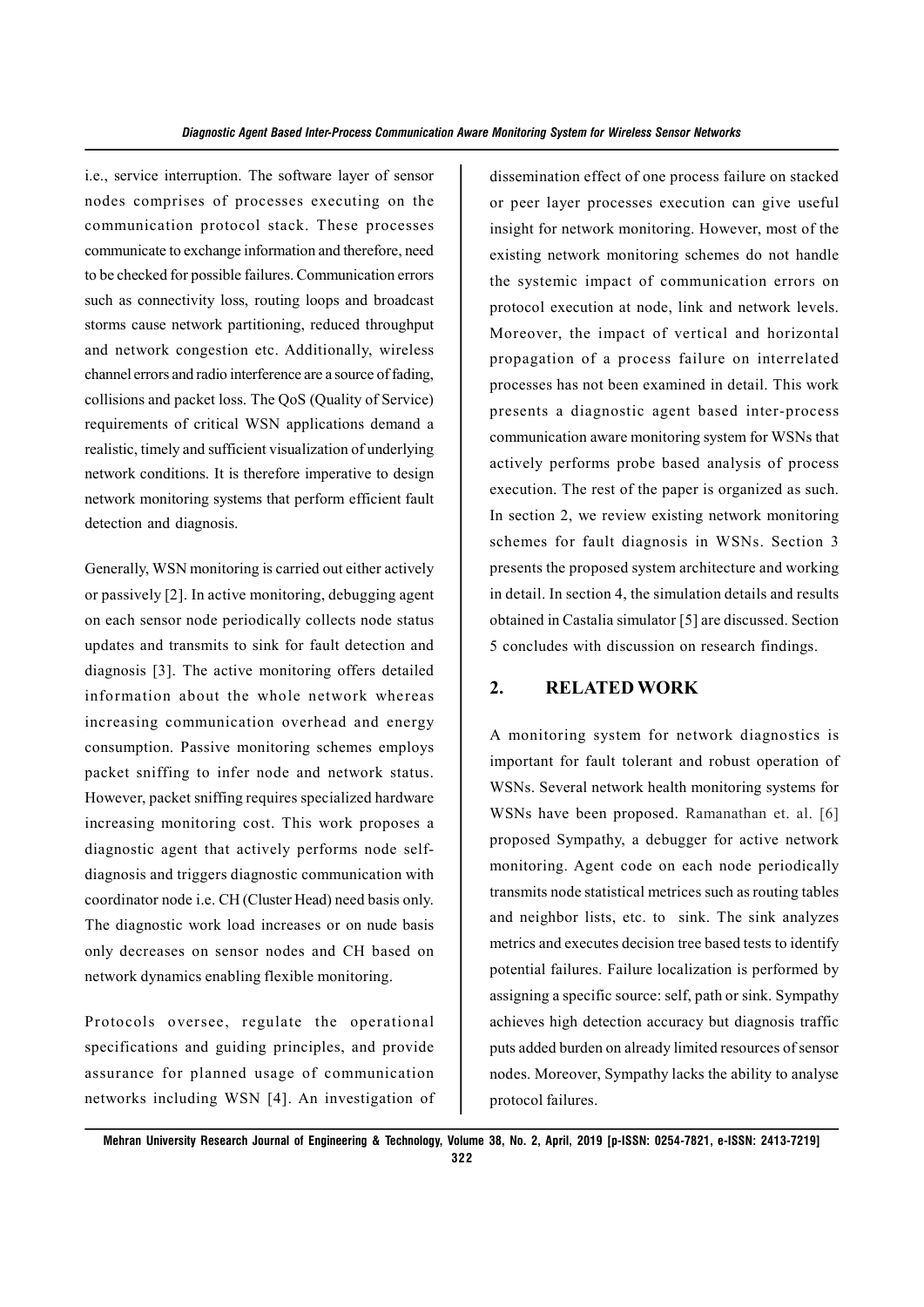Liu et. al. [7] presented PAD (Passive Diagnosis Approach) an active monitoring system that employs packet marking scheme at each node. Sink parses marked packets to regenerate network topology and produces preliminary diagnosis report about link failures and packet loss. PAD employs probabilistic inference engine for failure diagnosis using observed positive and negative network symptoms. However, PAD depends upon message transmission to send information increasing detection latency. Moreover, no monitored information to indicate possible abnormal operation is sent by nodes that do not transmit sensed data.

DID (Directional Diagnosis) implements active node level tracing and incremental probing. For fault diagnosis, an interence engine is built at sink [8]. The inference engine reconstructs topical topology involving problematic region using network symptoms detected through node tracing. Afterwards, sink broadcasts incremental probes into the network increasing diagnosis communication overhead. Moreover, the inference engine creates a data vertex for each sensing node. However, the exponential linear increase in computational complexity with addition of data vertex for each sensing node makes DID inapt in case of large data centric network.

For passive monitoring, SNIF (Sensor Network Inspection Framework) is presented in [9]. To overhear network traffic, multiple sniffing points are used forming a temporary DSN (Deployment Support Network). The receiver part of WSN protocol stack i.e. MAC (Medium Access Control) and PHY (Physical) layers is implemented at each sniffer node in the DSN. Each DSN node transmits the captured data streams to a central host station acting as a SNIF sink. The data stream processor analyzes the data streams to infer and report network problems involving individual nodes, wireless links, routing path and network partitions. However, the scheme is not scalable due to extra maintenance cost for two networks.

A network monitoring and protocol analyzer system Z-Monitor for IEEE 802.15.4 compliant WSNs is implemented in [10]. Z-Monitor employs a single sniffer node to capture network traffic passively. The network behavior is evaluated by statistical analysis of captured traffic at base station. Z-Monitor stores packets in a buffer, performs decoding, parsing and displays network statistics along with parsed frames. However, the system only provides limited protocol analysis and lacks the ability to diagnose network failures. An extended version of Z-Monitor [11] supports multiple sniffers forming a secondary network for network diagnostics at base station. The extended Z-Monitor is capable of identifying the potential causes of connectivity issues. However, due to additional cost to deploy and maintain monitoring network, this scheme is not widely adapted.

Rodenas-Herráiz et. al. [12], proposed an on-site diagnostic system for IPv6 over low power wireless personal area networks (6LowPANs) presented. The system comprised of a traffic monitor to sniff 802.15.4 MAC frames, a frame decoder and a decision tree. To detect network problems, the frame decoder excerpts and examines network and MAC layer headers. Subsequently, a decision tree is activated to perform root cause analysis of network problems which may include unresponsive node, network partition and intermittent dis-connectivity. However, the system is unable to diagnose network partitions due to problem along routing path. Moreover, the decision tree depends on examination of communication protocol control packets for correct diagnosis but lacks functionality to handle protocol failures.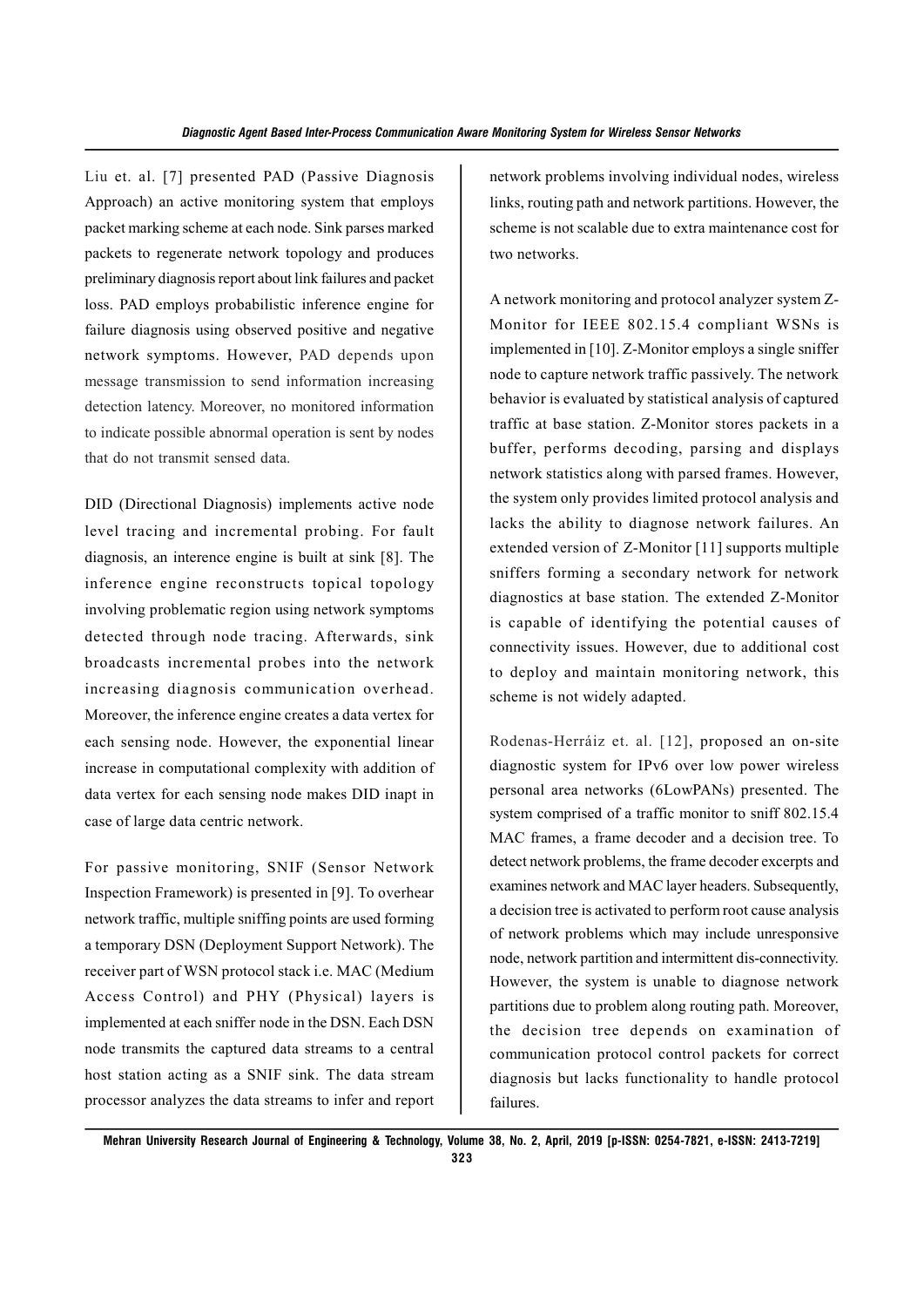Pimito, a passive monitoring system for WSNs is presented in [13]. The system implements a hierarchical structure consisting of three components: monitoring node, gateway for direct communication with the monitoring node and a dedicated server. The gateway transmits collected monitored data to the server for analysis. However, the system only provides limited topology visualization. Nevertheless, passive monitoring systems capture transmitted frames "on the air" unable to obtain direct information from nodes. An agent based fault diagnosis scheme for WSNs is proposed in [14]. The scheme presents an agent architecture that combines active and passive monitoring. Fault diagnosis agent is deployed at coordinator node i.e. sink that employs a causal model to map network symptoms with fault root causes. However, the system implementation is limited to symptoms detection only.

Existing active and passive monitoring systems generally detect failures by examining WSN communication protocol traffic at MAC and PHY layers. However, interprocess communication of network, MAC and PHY layer protocols needs to be explored further to investigate the impact of faults and errors on protocol failures [15]. To the best of authors' knowledge, existing network monitoring schemes do not establish relationship between fault diagnosis and inter-process communication of functional peers. In [16], a hybrid fault diagnosis architecture based upon intra-process communication and inter-process dependencies is proposed by the authors. This work extends and presents a diagnostic agent based inter-process communication aware monitoring system for WSNs.

# **3. MONITORING SYSTEM**

The monitoring system performs probe based investigation of anomalous behavior of WSN communication protocol stack processes. The system identifies typical processes that run on the protocol stack. For practical considerations, AODV (Adhoc On Demand

Distance Vector Routing) [17] and IEEE 802.15.4 MAC and PHY layer processes [18] have been selected. The process flows of these protocols serve as a foundation for the system architecture.

## **3.1 System Architecture**

The system defines LDA (Local Diagnostic Agent) for node self-diagnosis as shown in Fig. 1. GDA (Global Diagnostic Agent) performs fault diagnosis within a cluster. To investigate process execution on network, MAC and PHY layers, a periodic probing scheme has been designed. LDA examines the results of probing to detect process failure and classify error level. Afterwards, fault diagnosis is performed by executing Priority Tests that are based upon inter-process communication of both stacked and peer layer processes at node and network levels. The priority tests are incrementally executed on sensor nodes and CH that is a specific entity in the network. Partial and deployment-specific realization of the proposed monitoring system can be achieved on sensor nodes and CH through LDA and GDA respectively.

# **3.2 Local Diagnostic Agent**

LDA contains Failure Detector and Priority Test modules, as shown in Fig. 1. The procedures executing on peer layers of protocol stack form software components of a networked system. The process execution status depends on status of the underlying procedures. The status of each procedure with in a process is stored as a marker. The procedure execution status is modeled as a binary i.e. normal and error. Under normal circumstances, procedures with in a process address space run without any error and return a normal marker. Exception handling code in protocol implementation is used to generate warnings and alerts, that activates error markers creation on multiple layers. Process execution order and markers are stored dynamically in the form of PESS (Process Execution Status Stack).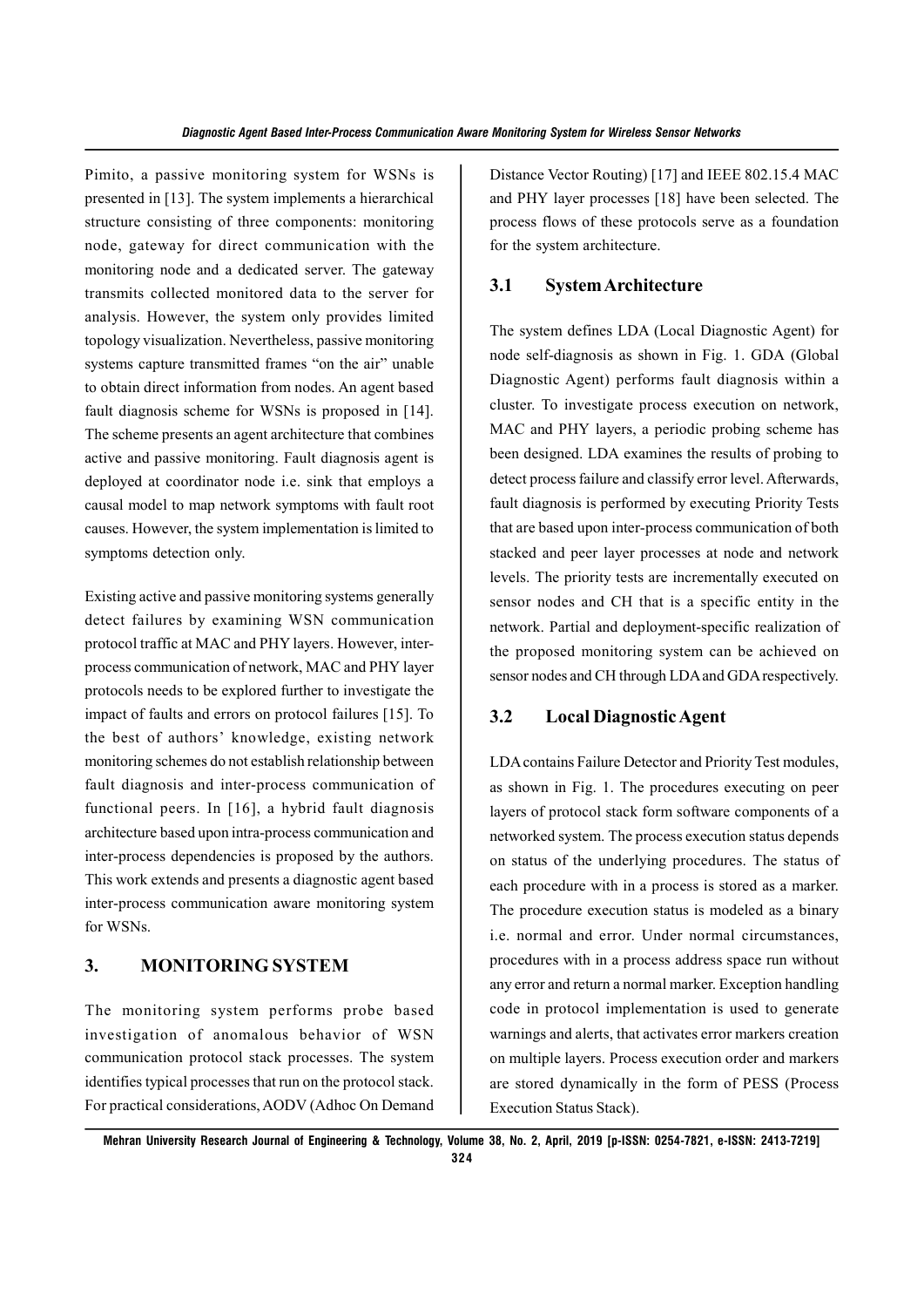## **3.2.1 Failure Detector**

LDA periodically sends marker probe to collect markers by traversing corresponding PESS as shown in Fig. 2. The failure detector module parses probe results to decode error markers that may be representing process failures. It accumulates error count and generates PECs (Procedure Error Counters) for each process. Failure detection is performed by top down comparison of error counters against thresholds. Error classification is done based upon spatio-temporal impact of errors on process execution and node functionality. LDA defines three error levels: critical, warning and alert. It is important to mention here that an error level may indicate either a process failure or an alert for an unavoidable one. Critical errors are major

cause of process failures that interrupt communication and may result in sensor node disconnectivity from rest of the network. An instance of such failure could be the disassociation of a sensor node with the coordinator. The errors which may have a transient effect on infrequent occurrences might as well have a completely different effect such as process failure if these continue such as buffer overflow. Such errors are assigned warning level. Alert level is assigned for those errors that cause temporary delays in communication such as radio not in receiving (RX) mode for CSMA/CA (Carrier Sense Multiple Access with Collission Avoidance) process. After failure detection and classification, LDA executes the Priority Tests to perform inter-process communication aware root cause analysis.



*FIG. 1. MONITORING SYSTEM ARCHITECTURE CONTAINING LOCAL DIAGNOSTIC AGENT DEPLOYED ON SENSOR NODES AND GLOBAL DIAGNOSTIC AGENT ON CLUSTER HEAD*



*FIG. 2. LDA PERIODICALLY SENDS MARKER PROBE AFTER PROBE INTERVAL TO PROTOCOL STACK LAYERS*

**Mehran University Research Journal of Engineering & Technology, Volume 38, No. 2, April, 2019 [p-ISSN: 0254-7821, e-ISSN: 2413-7219] 325**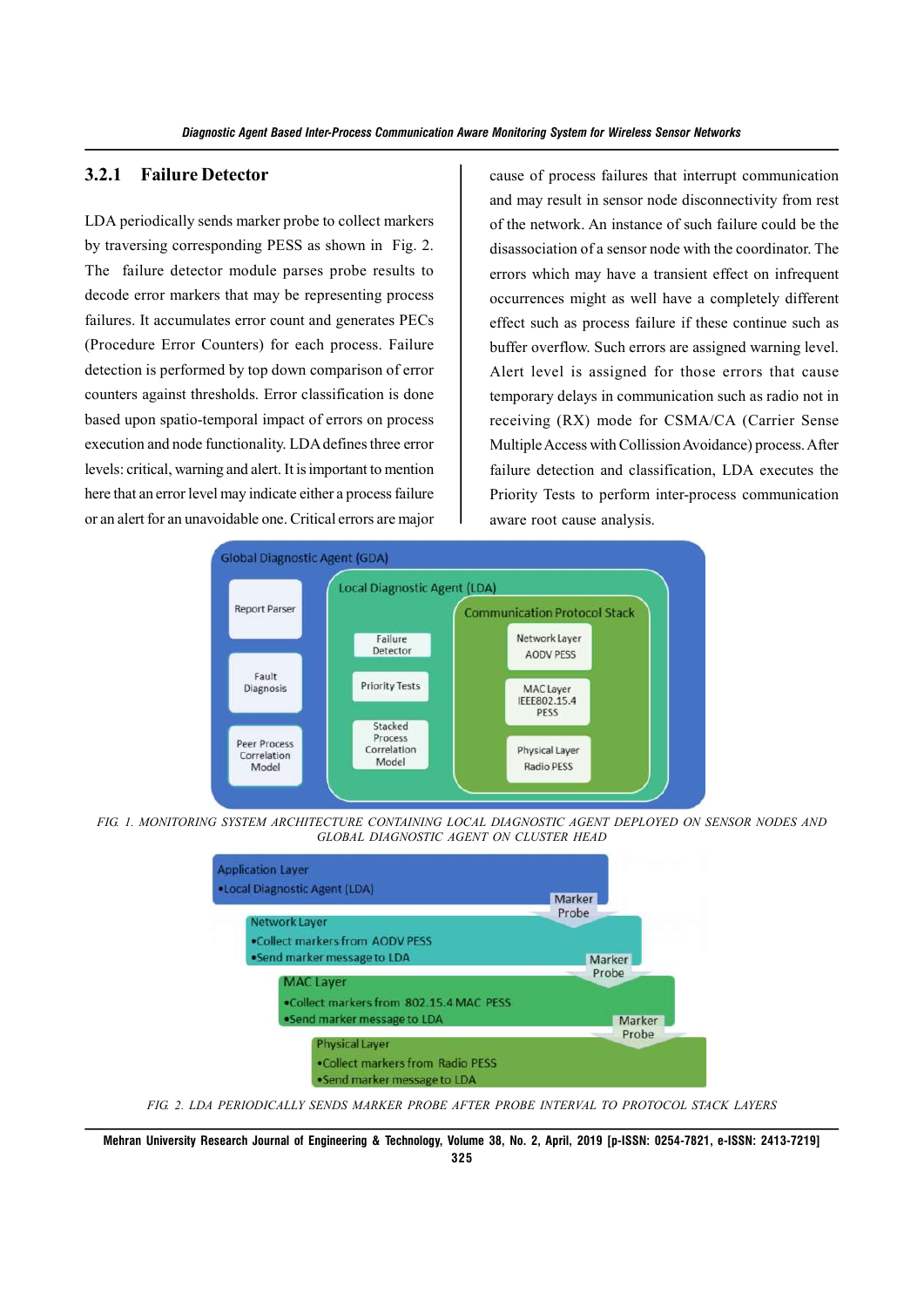# **3.2.2 Stacked Process Correlation Model**

Inter-process correlations for stacked processes are based upon inter-process communication in the form of up/down calls as shown in Fig. 3. These are dynamically represented as a model. The model components are stacked processes on each node, as shown in Fig. 4. The directional links represent dependencies of these processes. According to down call order, discover route process on network layer communicates with MAC layer transmit frame process. Subsequently, transmit frame execution triggers a chain of inter-process communication involving MAC

associate, synchronize, CSMA/CA and PHY layer transmit signal processes in order. The failure of any of these interrelated processes may result in transmit frame failure. According to stacked process correlation model, for a down call the failure effect may propagate upward the protocol stack and vice versa for an upcall. Similarly, the peer layer routing processes i.e. RREQ (Route Request) processing. PREP (Route Response) processing and RREP generation may also fail due to errors in correlated stacked processes. Therefore, on peer layers of protocol stack, the failure effect may propagate horizontally in the opposite direction of the to/from calls.



*FIG. 3. INTER-PROCESS COMMUNICATION IN THE FORM OF UP/DOWN CALLS FOR NODE LEVEL STACKED PROCESSES AND TO/ FROM CALLS FOR PEER LAYER PROCESSES ON SENDER AND RECEIVER SIDES*



*FIG. 4. STACKED PROCESS CORRELATION MODEL: DIRECTIONAL LINKS REPRESENT DEPENDENCY OF UPPER LAYER PROCESSES ON LOWER LAYER AND/OR SAME LAYER PROCESSES*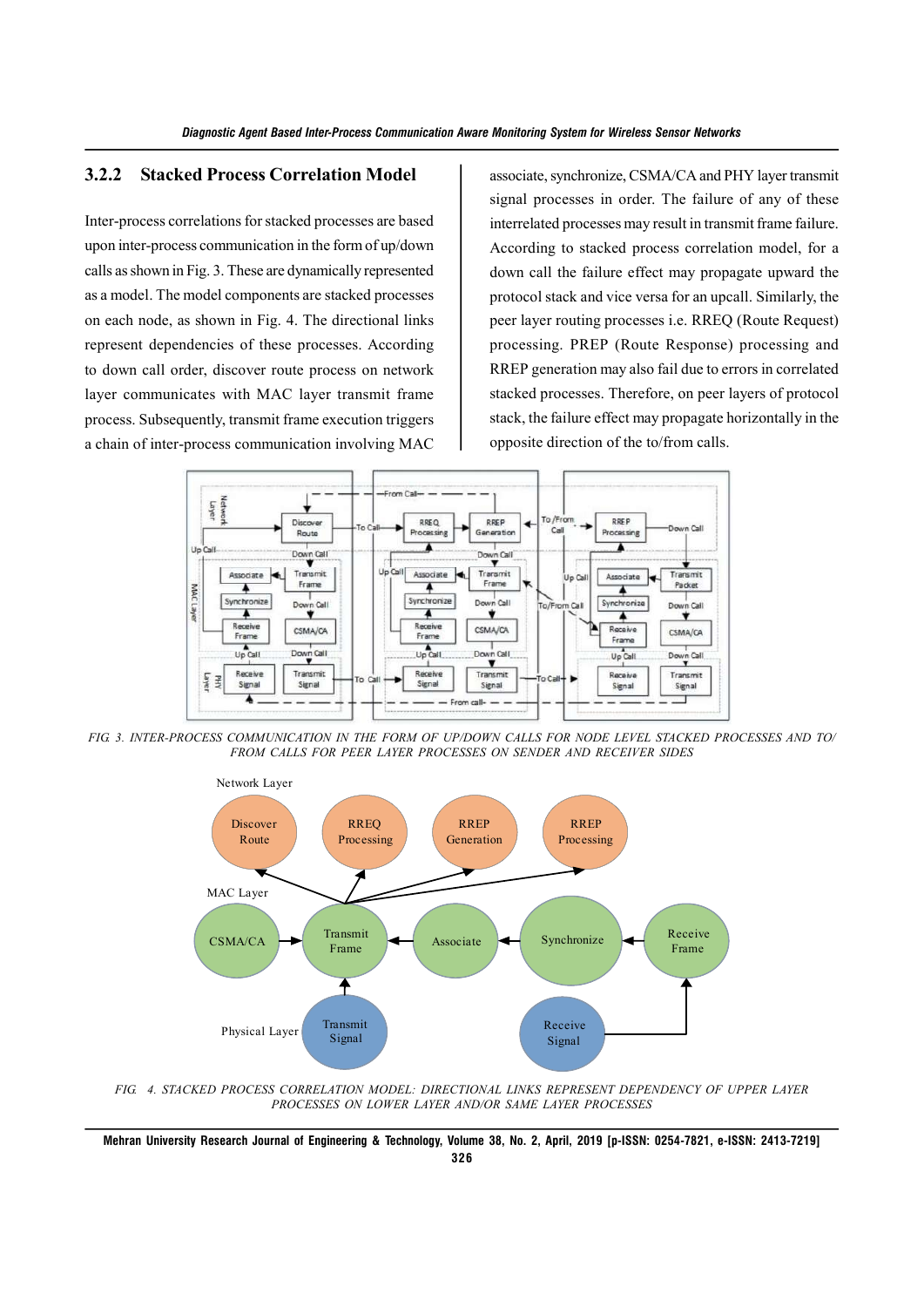## **3.2.3 Priority Tests**

LDA employs Priority Tests (Algorithm-1) for interprocess communication aware fault diagnosis. The priority tests are executed to identify underlying critical errors, warnings and alerts that may be potential root causes of a stacked or peer process failure. Priority Tests are executed in parts on multiple sensor nodes according to process execution sequence in a particular probe interval. Each priority test compares the error counters of interrelated processes (critical, warnings and alerts) against the corresponding downcall/upcall counters. For example, in case of discover route failure, the PECs of synchronize, associate, transmit frame, CSMA/CA and transmit signal processes are sequentially compared with number of times RREQ packet was sent from network to MAC layer of the node i.e. down call counter. If these process error counters are greater than discover route down call counter, underlying errors are added to the list of probable root causes. For peer routing processes, similar priority tests are executed.

#### **ALGORITHM-1. PRIORITY TESTS EXECUTED BY LOCAL DIAGNOSTIC AGENT**

|     | <b>Output:</b> fault report                                                           |     |                                                                                     |
|-----|---------------------------------------------------------------------------------------|-----|-------------------------------------------------------------------------------------|
| 1.  | for each critical routing process failure do                                          | 22. | insert routing failure due to <i>no association</i> error in                        |
| 2.  | if error level $=$ critical and MAC synchronize                                       |     | fault report                                                                        |
|     | failure then                                                                          | 23. | end if                                                                              |
| 3.  | if error level $=$ warning and MAC receive frame                                      | 24. | if error level = warning and MAC transmit frame                                     |
|     | error then                                                                            |     | error then                                                                          |
| 4.  | if PEC [ beacon loss] $>$ synchronize up call counter<br>then                         | 25. | if PEC [buffer overflow] > routing process down<br>call counter then                |
| 5.  | insert <i>synchronize</i> failure due to <i>beacon loss</i> error in<br>fault report  | 26. | insert routing failure due to MAC buffer overflow<br>error in fault report          |
| 6.  | end if                                                                                | 27. | end if                                                                              |
| 7.  | if error level $=$ warning and PHY receive signal                                     | 28. | if<br>error level = warning and $CSMA/CA$ error                                     |
|     | error then                                                                            |     | then                                                                                |
| 8.  | if PEC [ low power signal] $>$ receive signal up call                                 | 29. | if PEC [maximum back-off] $>$ routing process down                                  |
|     | counter then                                                                          |     | call counter then                                                                   |
| 9.  | insert synchronize failure due to low power signal                                    | 30. | insert routing failure due to <i>channel collisions</i> error                       |
|     | error in fault report                                                                 |     | in fault report                                                                     |
| 10. | if PEC [interference] $\rightarrow$ receive signal up call                            | 31. | end if                                                                              |
|     | counter then                                                                          | 32. | error level = alert and $CSMA/CA$ error then<br>if                                  |
| 11. | insert <i>synchronize</i> failure due to <i>interference</i> error in<br>fault report | 33. | if PEC $[RX]$ state error $] >$ routing process down call                           |
| 12. | if PEC [bit errors] > receive signal up call counter                                  |     | counter then                                                                        |
|     | then                                                                                  | 34. | insert routing failure due to <i>radio not in RX state</i> error                    |
| 13. | insert synchronize failure due to channel errors in                                   |     | in fault report                                                                     |
|     | fault report                                                                          | 35. | end if                                                                              |
| 14. | end if                                                                                | 36. | if error level = warning and $PHY$ transmit signal                                  |
| 15. | if error level $=$ alert and receive signal error                                     |     | error then                                                                          |
|     | then                                                                                  | 37. | PEC [buffer overflow] $>$ routing process down<br>if                                |
| 16. | if PEC $[RX state] > receive signal up call counter$                                  | 38. | call counter then                                                                   |
|     | then                                                                                  |     | insert routing failure due to <i>radio buffer overflow</i> error<br>in fault report |
| 17. | insert Synchronize failure due to radio not in RX state                               | 39. | end if                                                                              |
|     | error in fault report                                                                 | 40. | end for                                                                             |
| 18. | end if                                                                                | 41. | critical failure diagnosed then<br>if                                               |
| 19. | end if                                                                                | 42. | return                                                                              |
| 20. | if<br>$error level = critical and MAC associate$                                      | 43. | else                                                                                |
| 21. | failure then<br>if PEC [association denied] $>$ routing process down                  | 44. | transmit fault report to CH                                                         |
|     |                                                                                       | 45. | return                                                                              |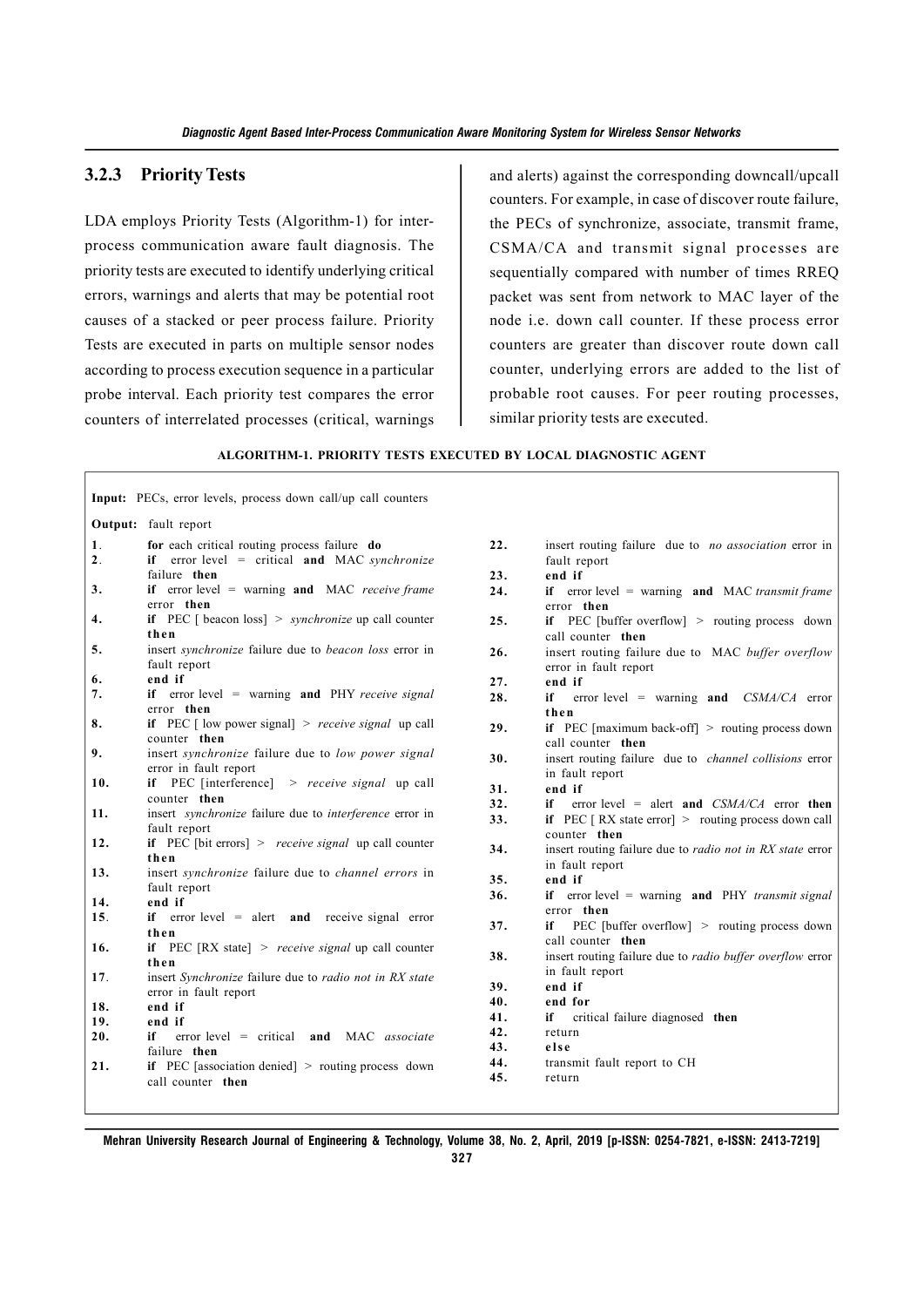If critical process failure is successfully diagnosed locally, a fault report containing primary root causes is generated. Otherwise, the failure cause may be external. The external causes are un-observable on this node; accordingly, the situation is considered as a peer layer process failure. In this scenario, partial diagnosis results are stored in the fault report and sent to CH for in-depth investigation. For each peer routing process failure, similar reports are generated and transmitted to CH.

## **3.3 Global Diagnostic Agent**

The global diagnostic agent on CH contains Report |Parser and Fault Diagnosis modules. The Report Parser module collects incoming fault reports after each probe interval. The Fault Diagnosis module performs root cause analysis of critical process failures according to peer process correlation model.

### **3.3.1 Peer Process Correlation Model**

The inter-process communication of peer layer processes is represented in the form of to/from calls. Therefore, interprocess correlations are extracted from these calls and a peer process correlation model is proposed as shown in Fig. 5. The peer layer routing processes may fail due to failure of interrelated peer processes or internal procedural errors. Accordingly, the failure effect may propagate horizontally in the opposite direction of the to/from calls on peer layers of protocol stack.

#### **3.3.2 Fault Diagnosis**

The fault diagnosis module executes priority tests to investigate impact of peer layer process errors on critical failures according to the peer process correlation model, as shown in Algorithm-2.



*FIG. 5. PEER PROCESS CORRELATION MODEL BASED ON INTER-PROCESS COMMUNICATION AS TO/FROM CALL*

#### **ALGORITHM-2. PRIORITY TESTS EXECUTED BY GLOBAL DIAGNOSTIC AGENT ON CH**

| Input: fault reports, fault report counter<br><b>Output:</b> diagnosis report |                                                                                                                                                                                                                                                                                                                                                                                                                                                                             |                                                                           |                                                                                                                                                                                                                                                                                                                                                                                        |  |  |  |
|-------------------------------------------------------------------------------|-----------------------------------------------------------------------------------------------------------------------------------------------------------------------------------------------------------------------------------------------------------------------------------------------------------------------------------------------------------------------------------------------------------------------------------------------------------------------------|---------------------------------------------------------------------------|----------------------------------------------------------------------------------------------------------------------------------------------------------------------------------------------------------------------------------------------------------------------------------------------------------------------------------------------------------------------------------------|--|--|--|
| set $i = 0$ ;<br>1.<br>3<br>4<br>5<br>6.<br>7.<br>8.<br>9.<br>10.<br>11.      | repeat<br>set $i = i + 1$ ;<br>parse <i>ith</i> fault report<br><b>if</b> <i>discover route</i> critical failure <b>then</b><br>parse <i>jth</i> fault report<br><b>if</b> RREO Processing failure then<br>if error level $=$ alert and <i>source RREQ blacklist</i><br>error then<br>route failure due to <i>uni-directional link</i> fault<br>end if<br><i>RREP Generation</i> failure then<br>if<br>if error level $=$ warning and <i>no reverse route</i><br>error then | 12.<br>13.<br>14.<br>15.<br>16.<br>17.<br>18.<br>19.<br>20.<br>21.<br>22. | route failure due to <i>corrupt routing table</i> fault<br>end if<br><b>if</b> RREP Processing failure then<br>if error level $=$ warning and <i>no reverse route</i><br>error then<br>route failure due to <i>corrupt routing table</i> fault<br>end if<br>end if<br><b>until</b> $i ==$ fault report counter<br>if fault diagnosed on CH then<br>generate diagnosis report<br>return |  |  |  |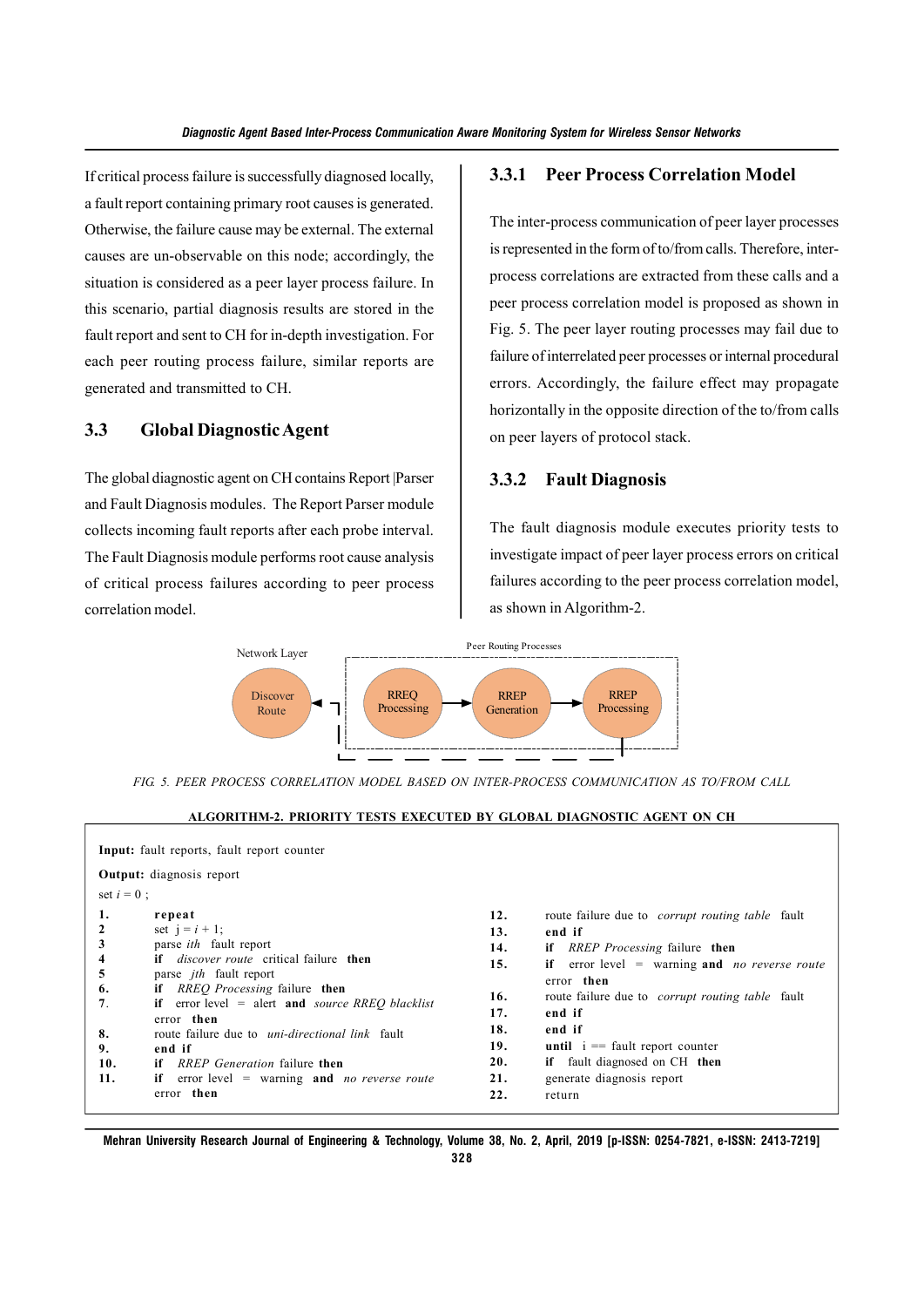## **4. EVALUATION**

The system has been developed in Castalia-3.3 simulator for WSN that is based upon OMNET++ ver.4.6 on ubuntu 14.06. A default implementation of WSN protocols is provided in Castalia. A realistic channel module deals with communication between peer layer processes on sender and receiver side. Similarly, a temporal channel and path loss model is used to simulate the effect of channel impairment on node behavior. To store routing, MAC and PHY layer markers in stack data structure, the communication module in Castalia has been altered. The LDA on application layer sends marker probe as a control command to the communication module. The system defines a fault report packet format as an extension of the application packet in Castalia. Performance evaluation is based upon extensive simulation experiments. The sensor nodes are randomly deployed in a two-dimensional grid along with CH and sink. Sensor nodes periodically sends data packets to the sink that triggers stacked and peer processes execution. Table 1 summarizes simulation parameters.

# **4.1 Performance Evaluation of LDA**

The probe interval has been varied for performance evaluation of LDA. The outputs of failure detector and priority tests modules are examined. The impact of stacked and peer layer processes on critical failure is investigated to evaluate inter-process communication aware fault diagnosis.

## **4.1.1 Impact of Probe Interval**

The effect of periodic probing on failure detection and error classification is analyzed. The error classification implementation is based on analysis of long term behavior of WSN under typical and implied faults. To explain effect of probe interval variation, it is important to understand relationship between anomalies classified, either as critical errors, warnings or alerts. The communication protocols implementation and exception handling code for error reporting defines the relationship. The adaptability of the exception handling code implemented through timers and counters is demonstrated through spatial frequency of alerts and warnings with respect to the frequency of critical errors. The short-term manifestations of alerts and warnings through critical errors is either repressed or expanded with increase and decrease in probe interval. The effects are suppressed in case of longer probe interval of 540 secs as shown in Fig. 6.

| <b>Simulation Time</b>       | 3600 seconds (secs)                                  |
|------------------------------|------------------------------------------------------|
| Network Area mxm             | 60x60                                                |
| Network Size                 | 20                                                   |
| Probe Interval               | 180, 360, 540 (sec)                                  |
| Packet Rate                  | 1 packet /10 sec, 1 packet /30 sec, 1 packet /60 sec |
| Routing                      | <b>AODV</b>                                          |
| MAC                          | IEEE 802.15.4                                        |
| PHY Model                    | CC2420                                               |
| Radio Frequency Output Power | $-3$ dbm                                             |
| Receiver Sensitivity         | $-95.0$ dbm                                          |
| Interference Model           | Additive interference                                |
| Channel Model                | Log-normal shadowing                                 |
| Path Loss Exponent           | 2.4                                                  |

**TABLE 1. SIMULATION PARAMETERS**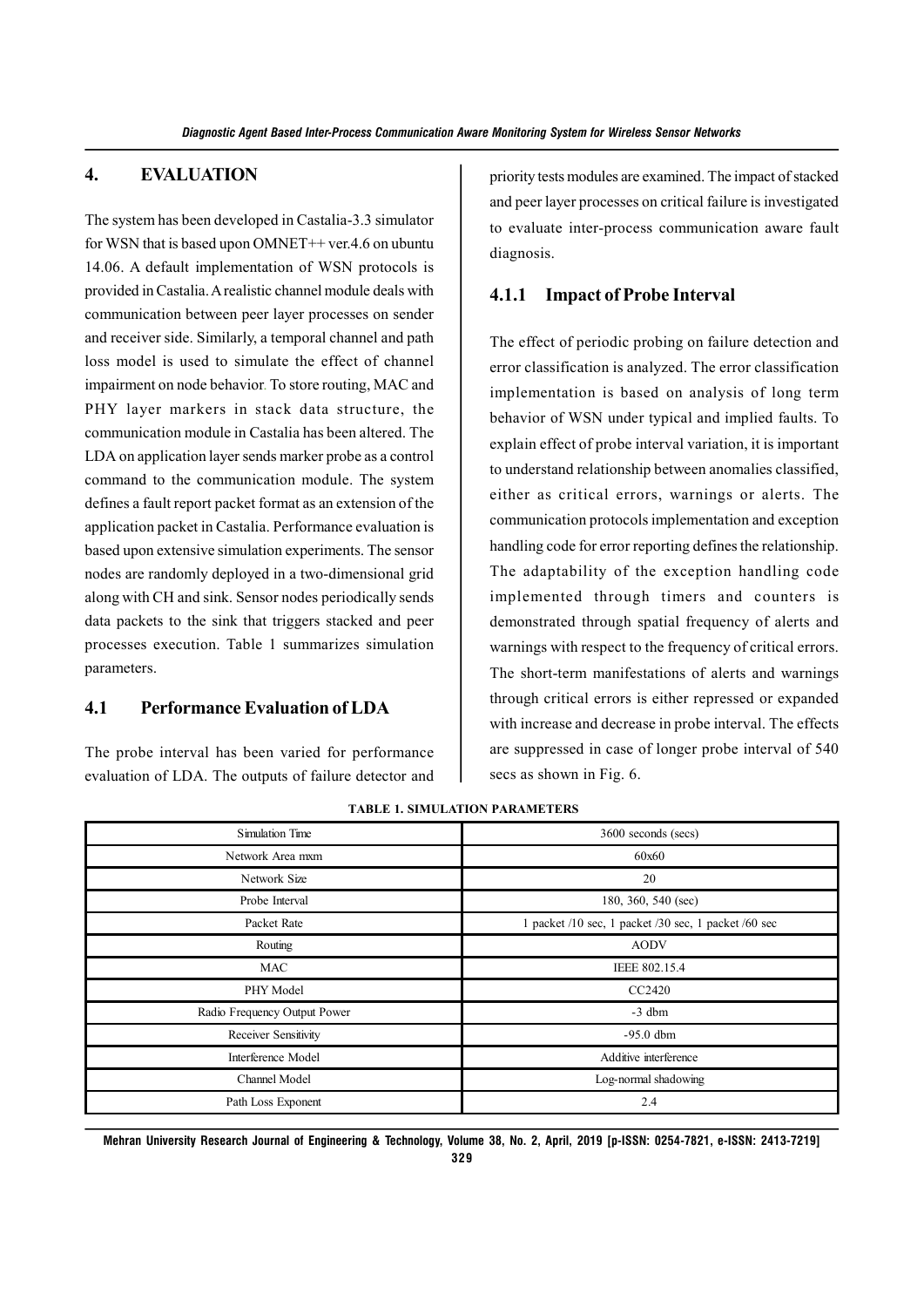The stacked process correlation model based fault diagnosis has been investigated via output of the priority tests. The effect of critical errors, warnings and alerts in stacked processes on routing failure is examined. For probe interval of 360 secs, a higher number of MAC critical errors are classified as potential root cause of the overall routing failure as shown in Fig. 7. It is due to cumulative effect of PHY layer warnings and alerts on MAC critical errors. The Priority Tests infers a comparatively smaller number of MAC critical errors as potential root cause for shorter probe interval of 180 secs. It is due to the fact that network remains stable over a short period of time.

The impact of errors in stacked processes on peer routing process failure has been analyzed. For shorter probe interval of 180 secs, the Priority Tests classifies a large number of MAC and PHY warnings as potential root causes of peer routing process failure as shown in Fig. 8. However, for longer probe interval of 540 secs, the frequency of MAC critical errors is reduced due to network stability. Consequently, root cause analysis done by Priority Tests classifies smaller number of warnings and alerts.



*FIG. 6. NETWORK WIDE CRITICAL-ERROR-WARNING-ALERT CLASSIFICATION SHOWS HIGHER FREQUENCY OF WARNINGS FOR SHORTER PROBE PERIOD OF 180 SECS*



**Mehran University Research Journal of Engineering & Technology, Volume 38, No. 2, April, 2019 [p-ISSN: 0254-7821, e-ISSN: 2413-7219]**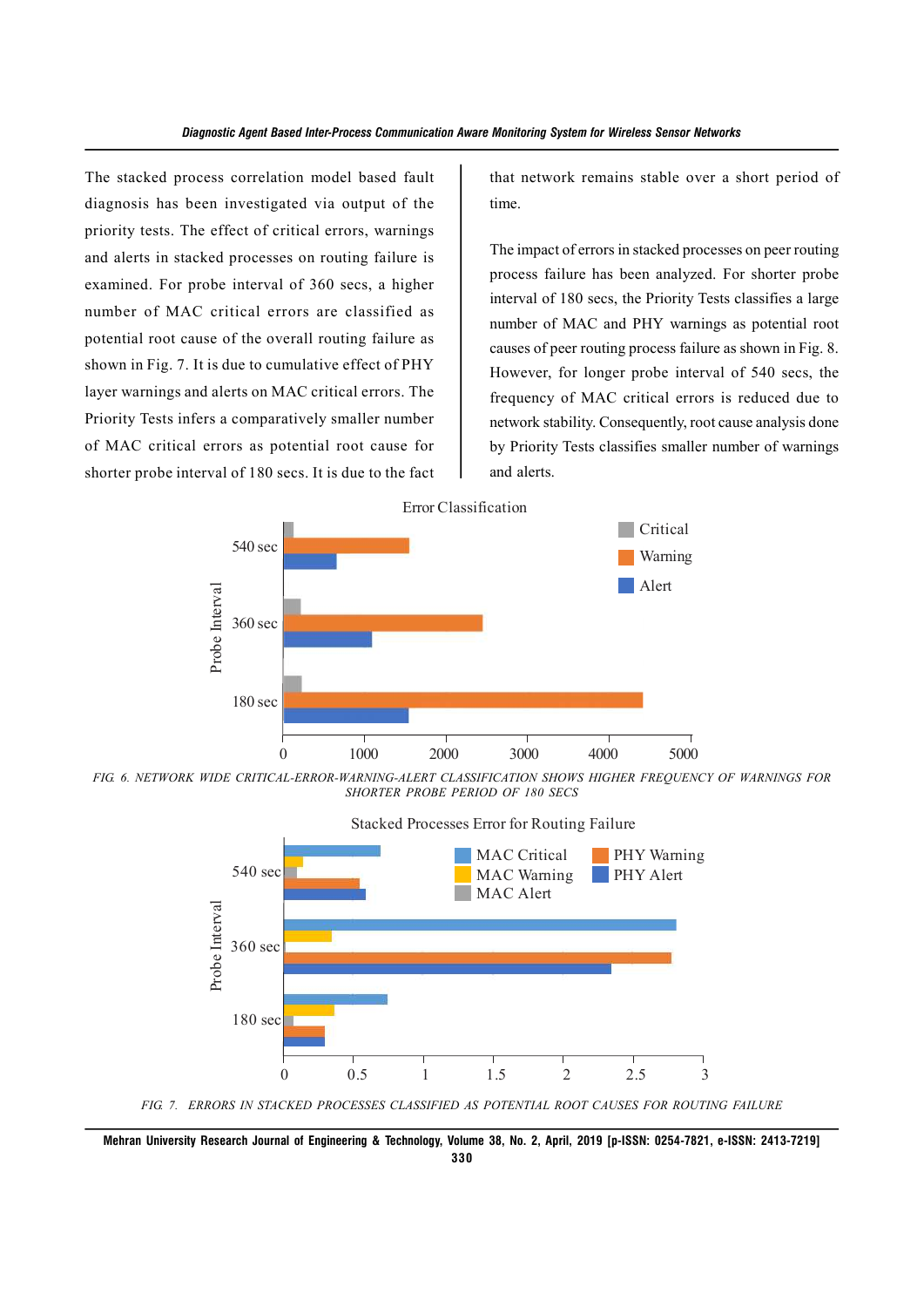Fig. 9 shows the underlying errors that are diagnosed as root cause of routing failure. The Priority Tests infers synchronize process failure i.e., SYN loss as dominant root cause of the overall routing failure. The Synchronize failure is caused by beacon packet loss due to PHY layer errors such as interference and radio not in RX state. The spatio-temporal frequency of critical errors is changed with length of probe interval as discussed previously. Similar results are obtained in case of peer routing process failure diagnosis as shown in Fig. 10.

#### **4.2 Performance Evaluation of GDA**

To analyze the impact of errors in peer routing processes on routing failure, the output of Priority Tests executed by GDA is analyzed. For this purpose, exceptions have been introduced in Castalia implementation of AODV routing protocol along with exception handling code. In this case, ideal radio communication model is considered. Peer routing process failure is caused by procedural errors or errors in correlated stacked processes. The failure effect is propoagted on peer layers of protocol stack causing routing failure. Subsequently, LDA infers



Probe Interval

*FIG. 8. ERRORS IN STACKED PROCESSES CLASSIFIED AS POTENTIAL ROOT CAUSE OF PEER ROUTING PROCESS FAILURE FOR VARYING PROBE INTERVALS*



*FIG. 9. ROUTING FAILURE DIAGNOSIS SHOWS DOMINANT IMPACT OF SYN LOSS (CRITICAL ERROR) FOR LONGER PROBE PERIOD INTERVAL OF 360 SEC*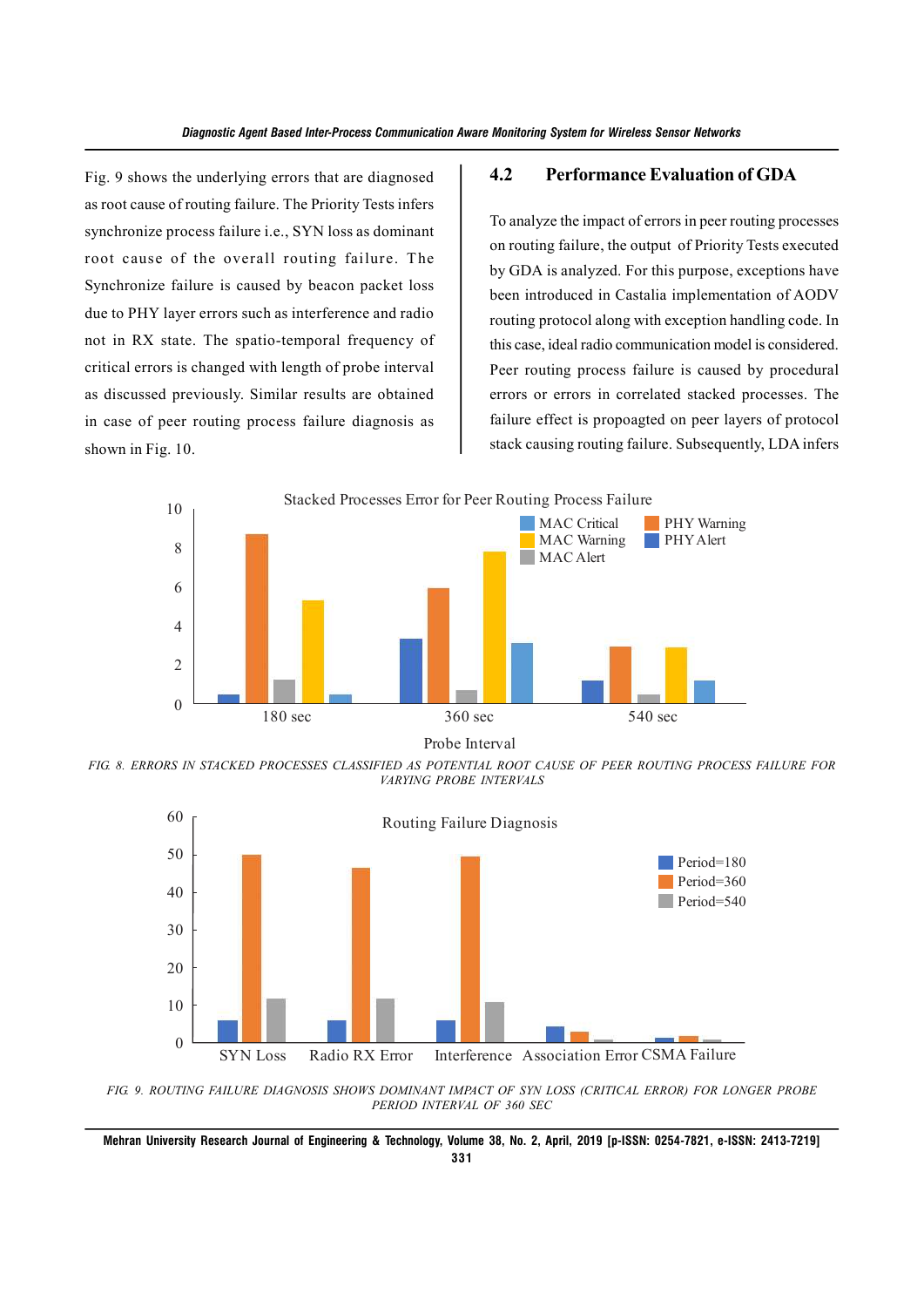external failure source and sends fault report to GDA on CH. The GDA infers errors in RREP processing and RREP generation as major source of routing failure. These errors are caused by corrupt routing table entries for reverse route to the originator node initiating discover route process. Due to ideal radio communication model, fewer links outside the disk range are unidirectional. Therefore, on unidirectional links RREQ processing fails due to black listed RREQ source error. Subsequently, RREQ processing error is also inferred as potential root cause of routing failure (Fig. 11).

## **4.3 Diagnosis Communication Overhead**

To evaluate diagnosis communication overhead, ECDF (Empirical Cumulative Distribution Function) are computed with varying values of probe interval and packet rate. In Fig. 12 , ratio of the fault report bytes sent to overall transmitted bytes is represented on x-axis and the corresponding ECDF is on y-axis. Lesser overhead is represented by smaller ratios. However, for 360 sec probe interval, the communication overhead is comparatively higher due to increase in detection latency (time between error marker generation and reporting through probing).



*FIG. 10. PEER ROUTING FAILURE DIAGNOSIS: SYN LOSS DUE TO PHY LAYER INTERFERENCE AND RADIO RX STATE ERROR DIAGNOSED AS DOMINANT ROOT CAUSE.*



*FIG. 11. IMPACT OF ERRORS IN PEER LAYER ROUTING PROCESSES: ERRORS IN RREP GENERATION AND RREP PROCESSING ARE DIAGNOSED AS MAIN SOURCE OF ROUTING CRITICAL FAILURE*

**Mehran University Research Journal of Engineering & Technology, Volume 38, No. 2, April, 2019 [p-ISSN: 0254-7821, e-ISSN: 2413-7219] 332**

#### Impact of Errors in peer Layer Routing Processes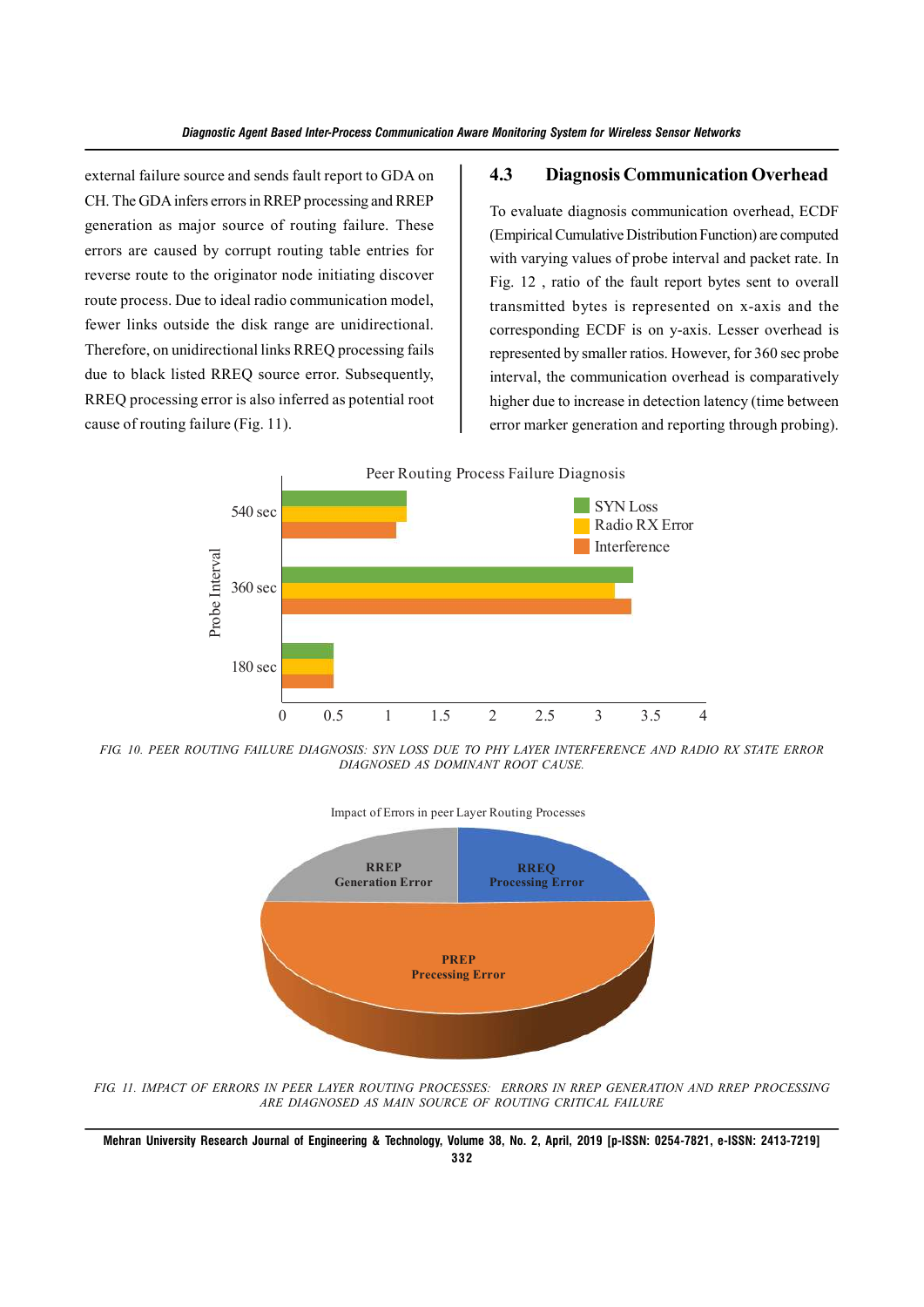In case of 180 sec probe interval and 1 packet per 10 secs, the diagnosis communication overhead is lesser as compared with other cases. This is due to smaller detection latency for a shorter probe period. Consequently, LDA performs better and transmits fewer fault reports per probe interval, reducing diagnosis communication overhead.

## **4.4 Discussion and Comparison**

The additional diagnosis traffic overhead produced by the proposed monitoring system is compared with Sympathy [6] that is designed to collect all necessary node metrices for root cause analysis at sink. However in the proposed monitoring system, diagnosis communication with CH only takes place if LDA deduces external failure source. This decentralized distribution of diagnosistic work load is energy efficient and generates less overhead. As, wireless communication process incurs more energy than computation. In comparison, Sympathy [6] produces 30% overall diagnosis overhead due to periodic transmission of node metrices even in case of no network exception. To compare overhead, ECDFs have been selected. In **Fig. 13**, ratio of the diagnosis traffic to

the overall network traffic is represented on x-axis, and ECDF on y-axis. The proposed system is compared with varying the probe interval against different metric periods of Sympathy. As shown in Fig.13, Sympathy is significantly outperformed by the proposed system as LDA transmits fault reports to CH on need basis only reducing diagnosis communication overhead.

# **5. CONCLUSION**

This work presents a diagnostic agent based inter-process communication aware monitoring system for wireless sensor networks. The diagnostic agent performs probe based examination of process execution in communication protocol stack. Based upon the simulation results, it can be concluded that various factors affect network wide fault diagnosis. The first is granularity of error classification based upon implementation of communication protocols. Secondly, root cause analysis of process failures depends upon the scope and complexity of exception handling code. Lastly, successful process execution both at node and network levels relies on inter-process communication of stacked and peer layer processes.



*FIG. 12. DIAGNOSIS COMMUNICATION OVERHEAD. EACH LINE DENOTES A SPECIFIC SIMULATION RUN AND EACH POINT REPRESENT RATIO OF FAULT REPORT BYTES TO THE TOTAL BYTES TRANSMITTED*



*FIG. 13. DIAGNOSIS TRAFFIC OVERHEAD COMPARISON WITH SYMPATHY FOR VARYING VALUES OF PROBE INTERVAL AND SYMPATHY METRIC PERIOD*

**Mehran University Research Journal of Engineering & Technology, Volume 38, No. 2, April, 2019 [p-ISSN: 0254-7821, e-ISSN: 2413-7219] 333**